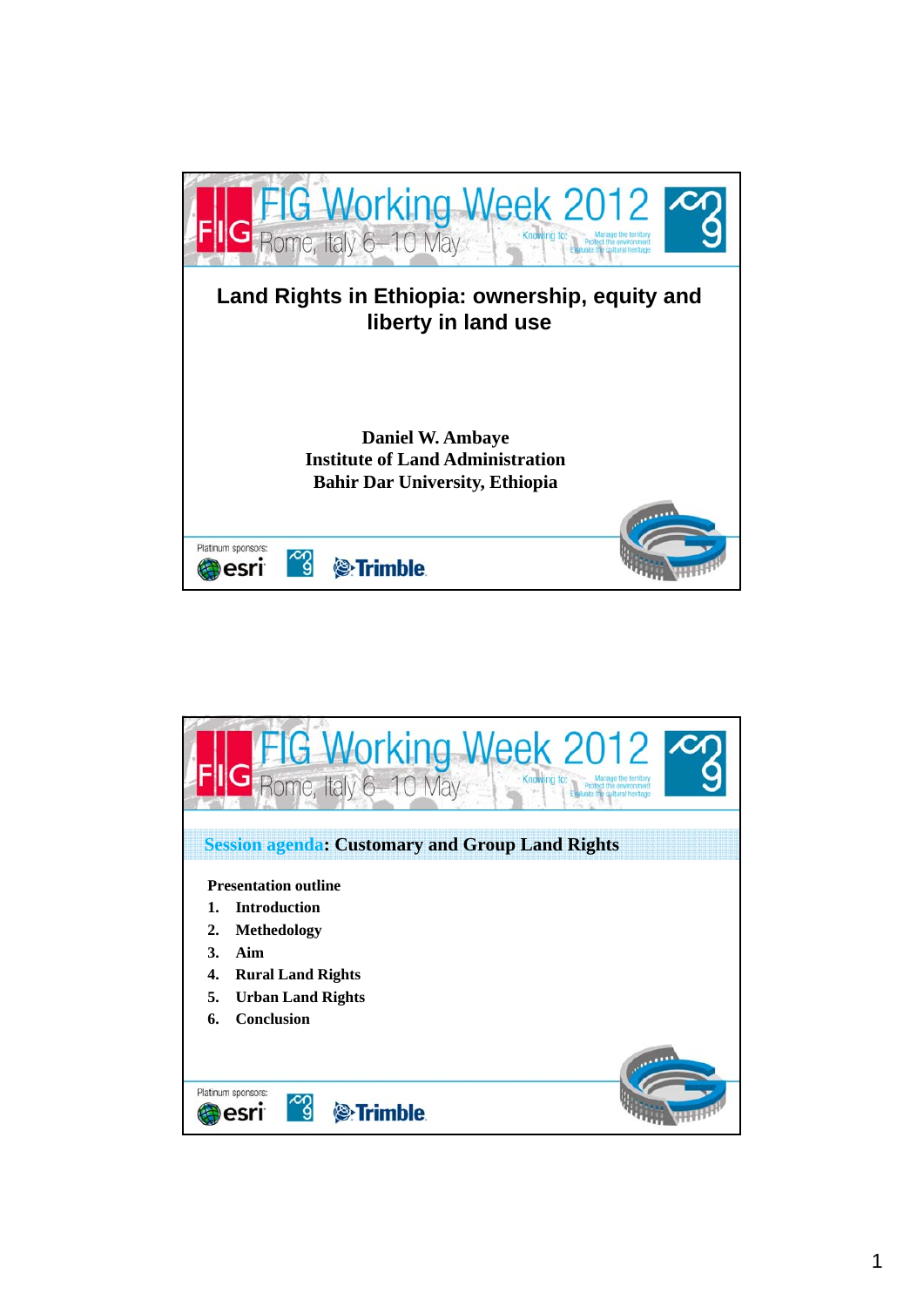

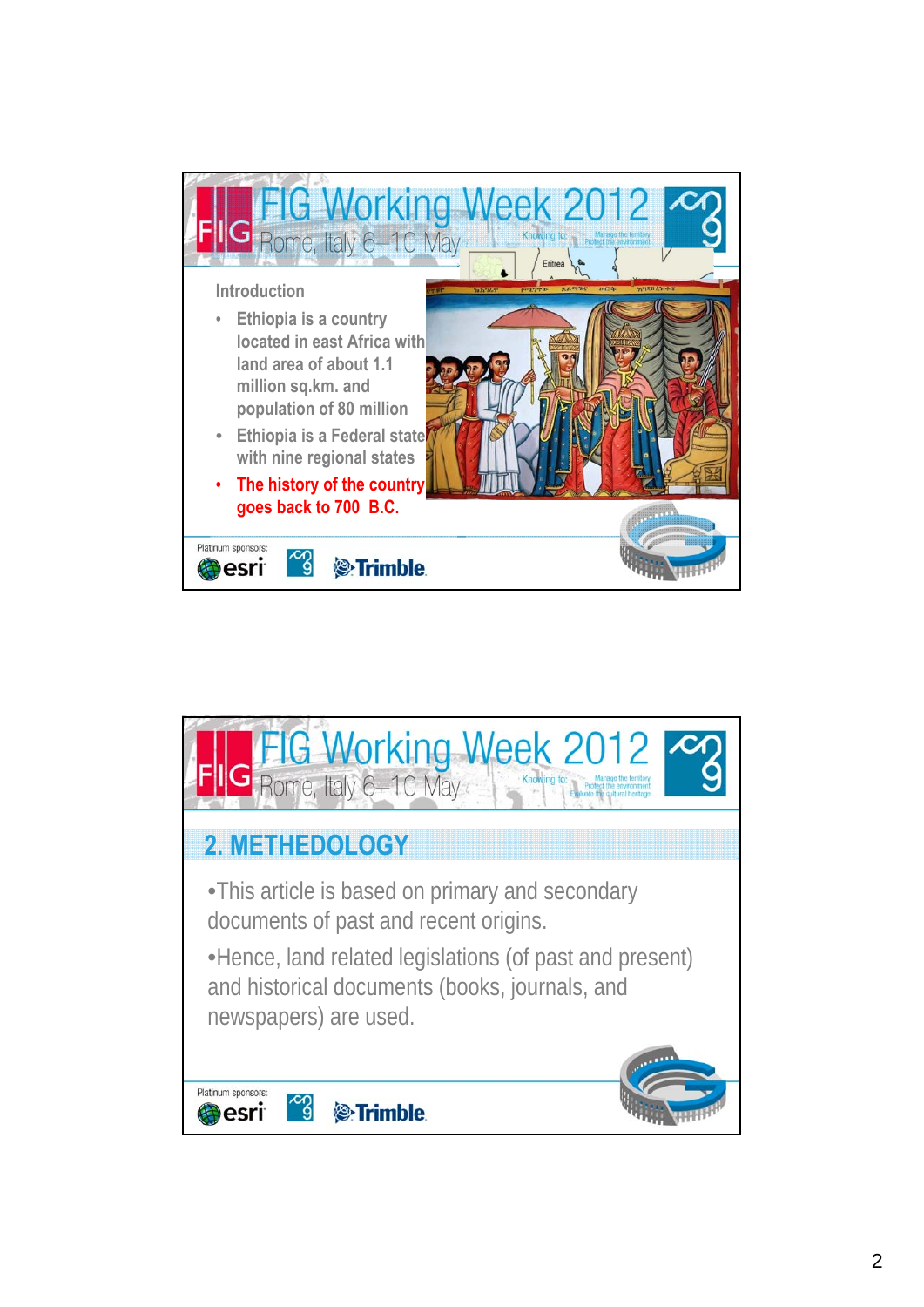

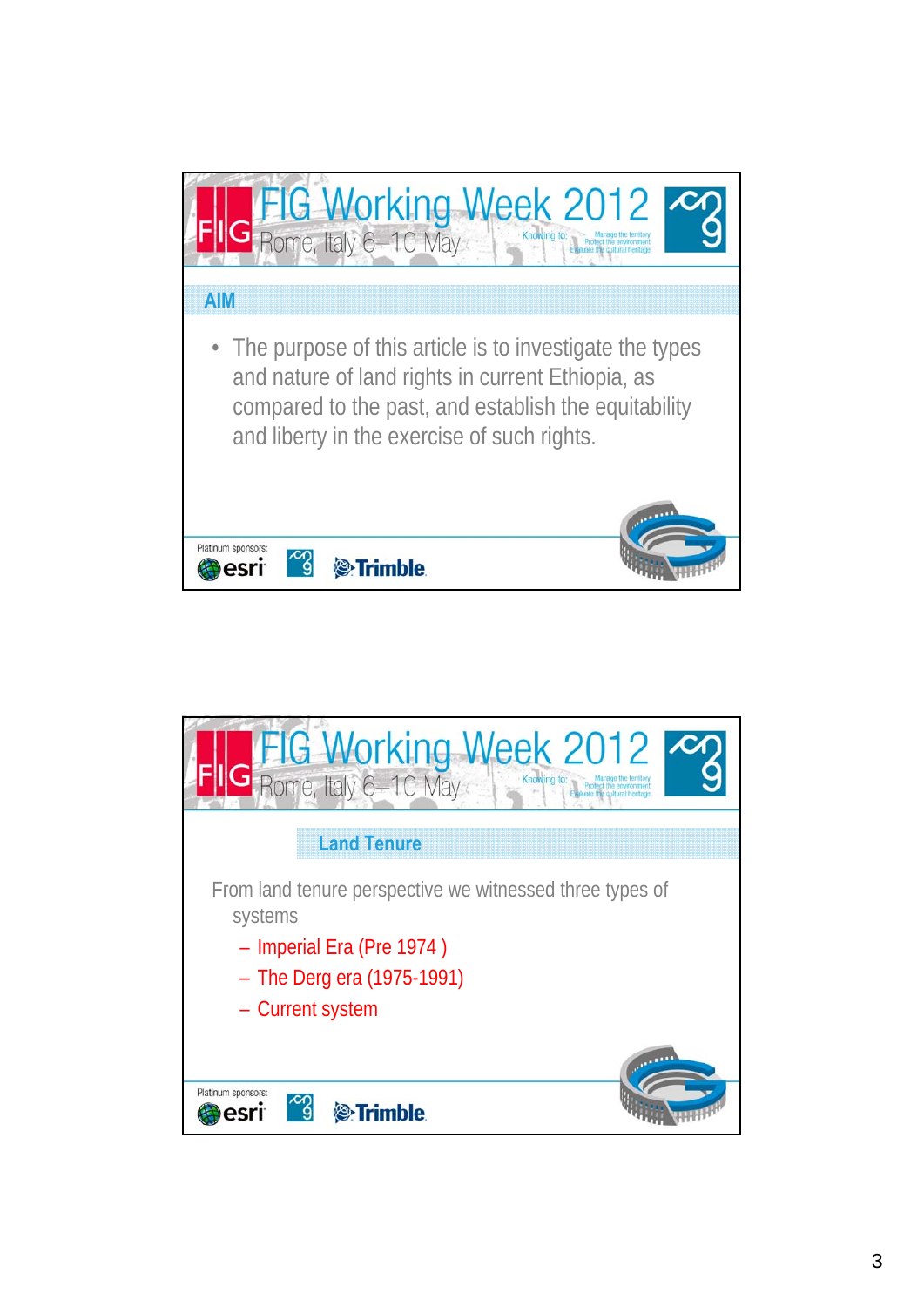

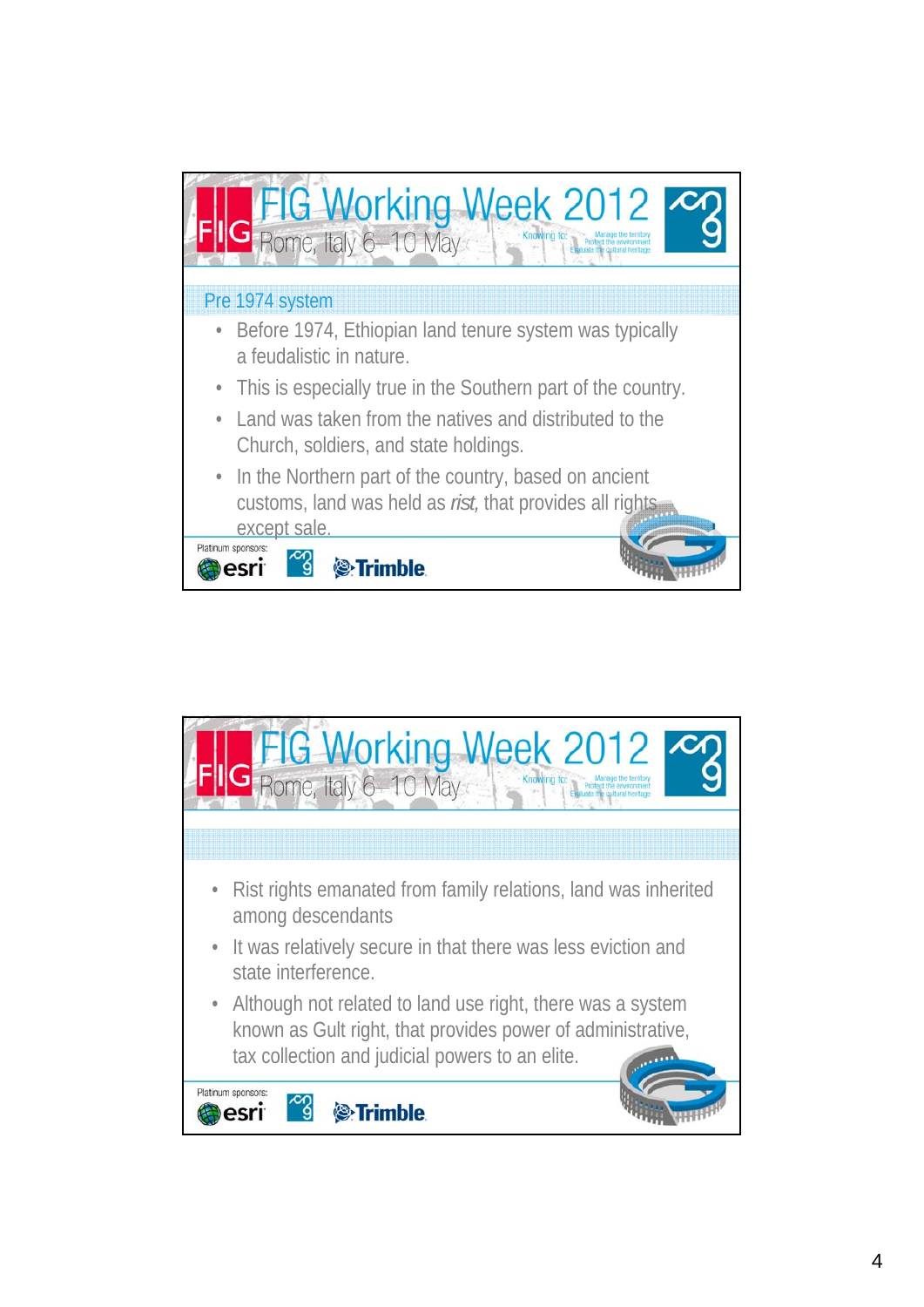

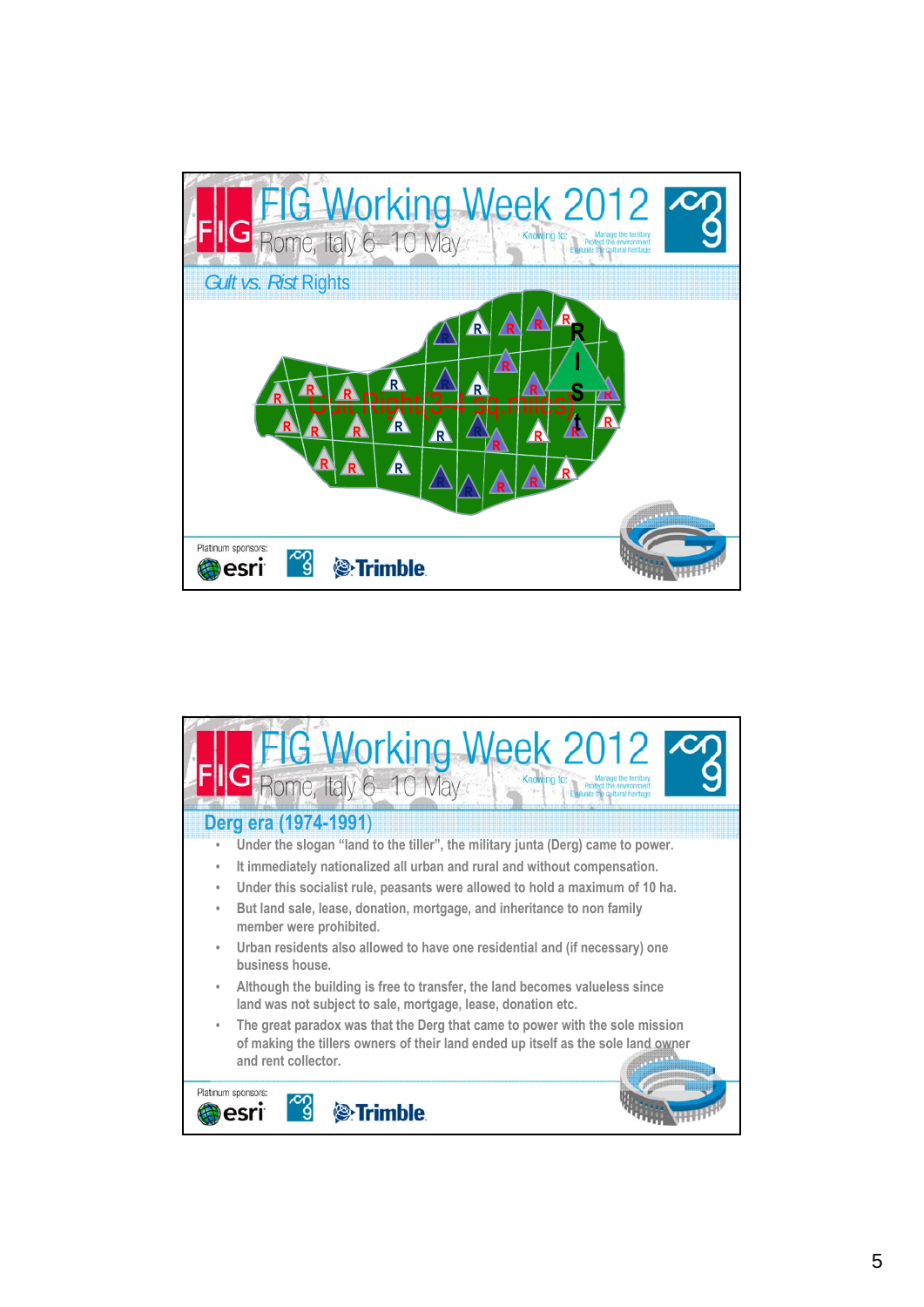

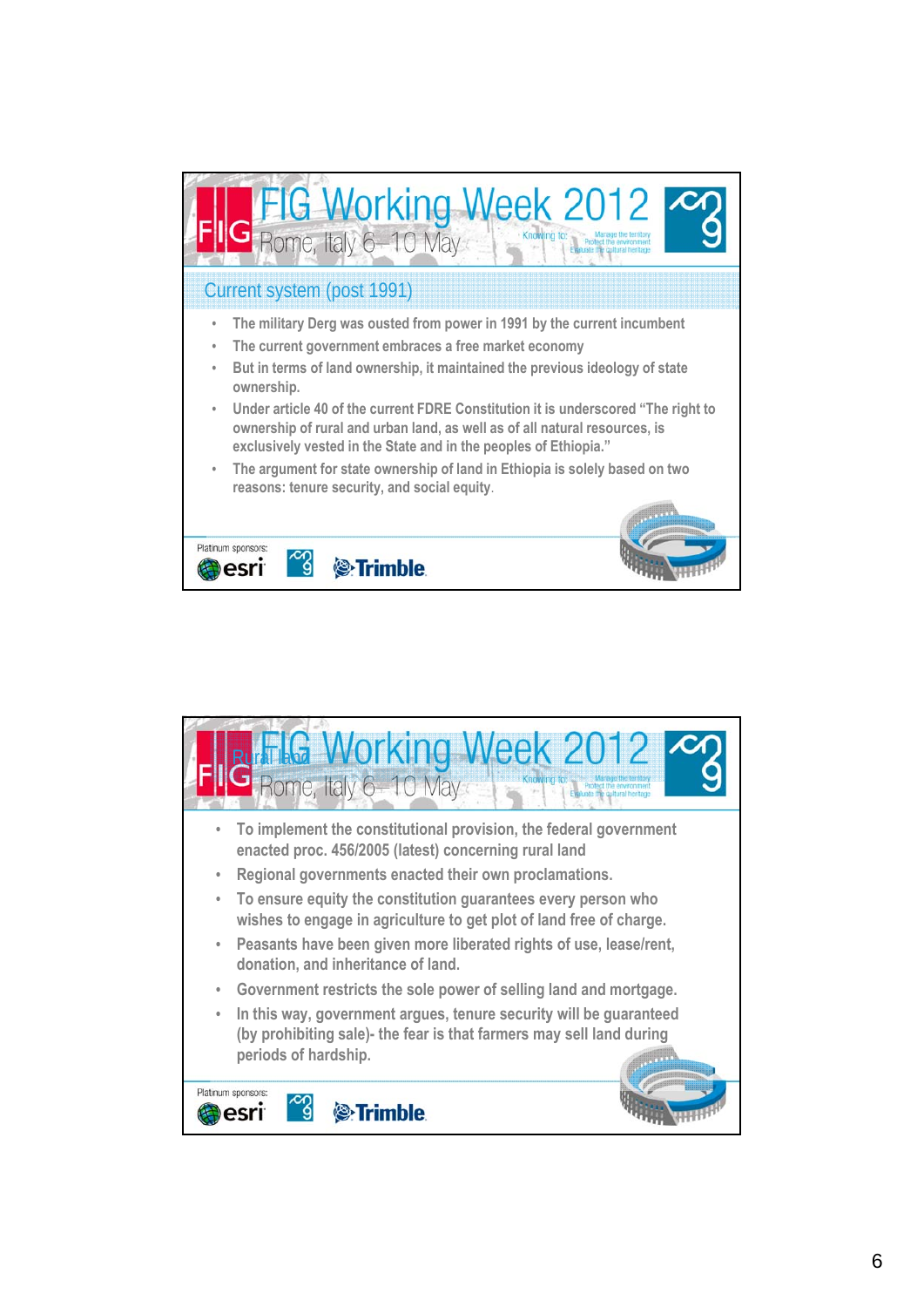

| FIG Working Week 2012<br>IG Rome, Italy 6-10 May<br>Knowing to:<br>Manage the territory<br>Protect the environment<br>Evaluate the coltural heritage |                                                          |                                                           |                                                                                                 |                                                         |                                                                    |                                                                                                    |  |  |  |  |
|------------------------------------------------------------------------------------------------------------------------------------------------------|----------------------------------------------------------|-----------------------------------------------------------|-------------------------------------------------------------------------------------------------|---------------------------------------------------------|--------------------------------------------------------------------|----------------------------------------------------------------------------------------------------|--|--|--|--|
|                                                                                                                                                      | Federal                                                  | <b>Tigray</b>                                             | Amhara                                                                                          | <b>Oromya</b>                                           | <b>SNNPRS</b>                                                      | <b>Ben-Gumz</b>                                                                                    |  |  |  |  |
| Rent<br>Farmer-<br>farmer                                                                                                                            | -Amount should<br>not be all<br>-Period not<br>mentioned | -50% of land<br>-3 vrs trad.<br>$-20$ vrs<br>modern       | -No specific amount<br>-25 years                                                                | 50%<br>3 years<br>tradi<br>15 modern                    | -No specific<br>-5 yrs fmr-<br>fmr<br>-10, 25 yrs<br>farm-investor | -50% of holding<br>-2 yrs traditiona<br>-10 yrs modern                                             |  |  |  |  |
| Lease<br>Gov.-<br>investor                                                                                                                           | Amount not<br>specified                                  | 50 yrs for<br>Agri<br>investment                          | 25 years                                                                                        | No mention                                              | <b>No mention</b>                                                  | 40 years subject<br>to renewal every<br>5yr                                                        |  |  |  |  |
| Mortgage of<br>lease right                                                                                                                           | <b>Allowed</b>                                           | <b>Allowed</b>                                            | <b>Allowed</b>                                                                                  | <b>Allowed</b>                                          | <b>Allowed</b>                                                     | <b>Allowed</b>                                                                                     |  |  |  |  |
| <b>Donation</b>                                                                                                                                      | <b>Allowed</b>                                           |                                                           | To any farmer                                                                                   | To family<br>member                                     | To family<br>members                                               | To any person                                                                                      |  |  |  |  |
| <b>Inheritance</b><br>Plat                                                                                                                           | <b>Family members</b>                                    | -Children<br>-Parents<br>-Dependants<br>(With no<br>(land | -To any farmer by<br>will<br>-Minor children<br>-Children no land<br>-Children land<br>-Parents | To family<br>members<br><i>(includes</i><br>dependants) | To family<br>members                                               | -To any farmer<br>by will<br>-Minor children<br>-Children no<br>land<br>-Children land<br>-Parents |  |  |  |  |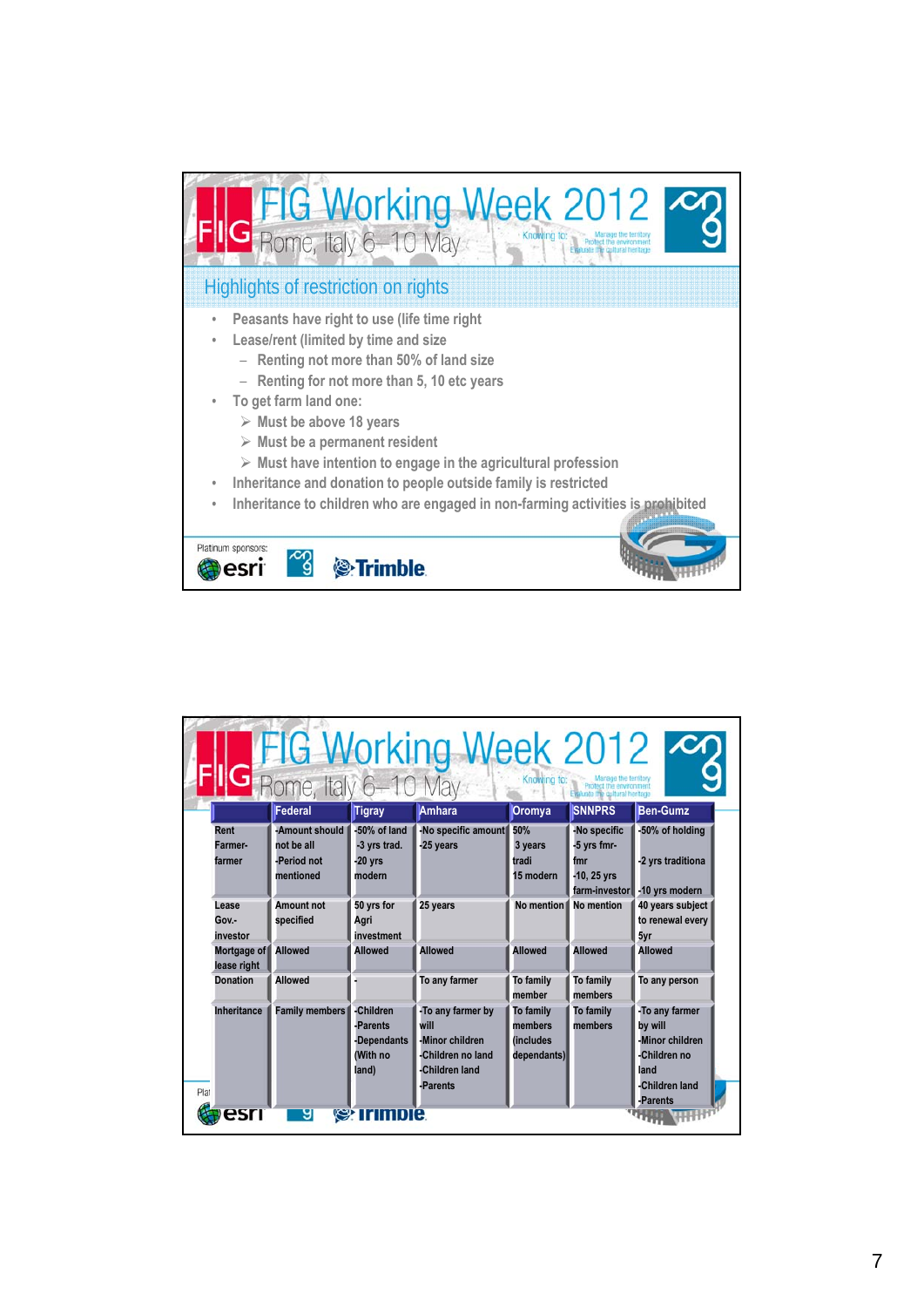

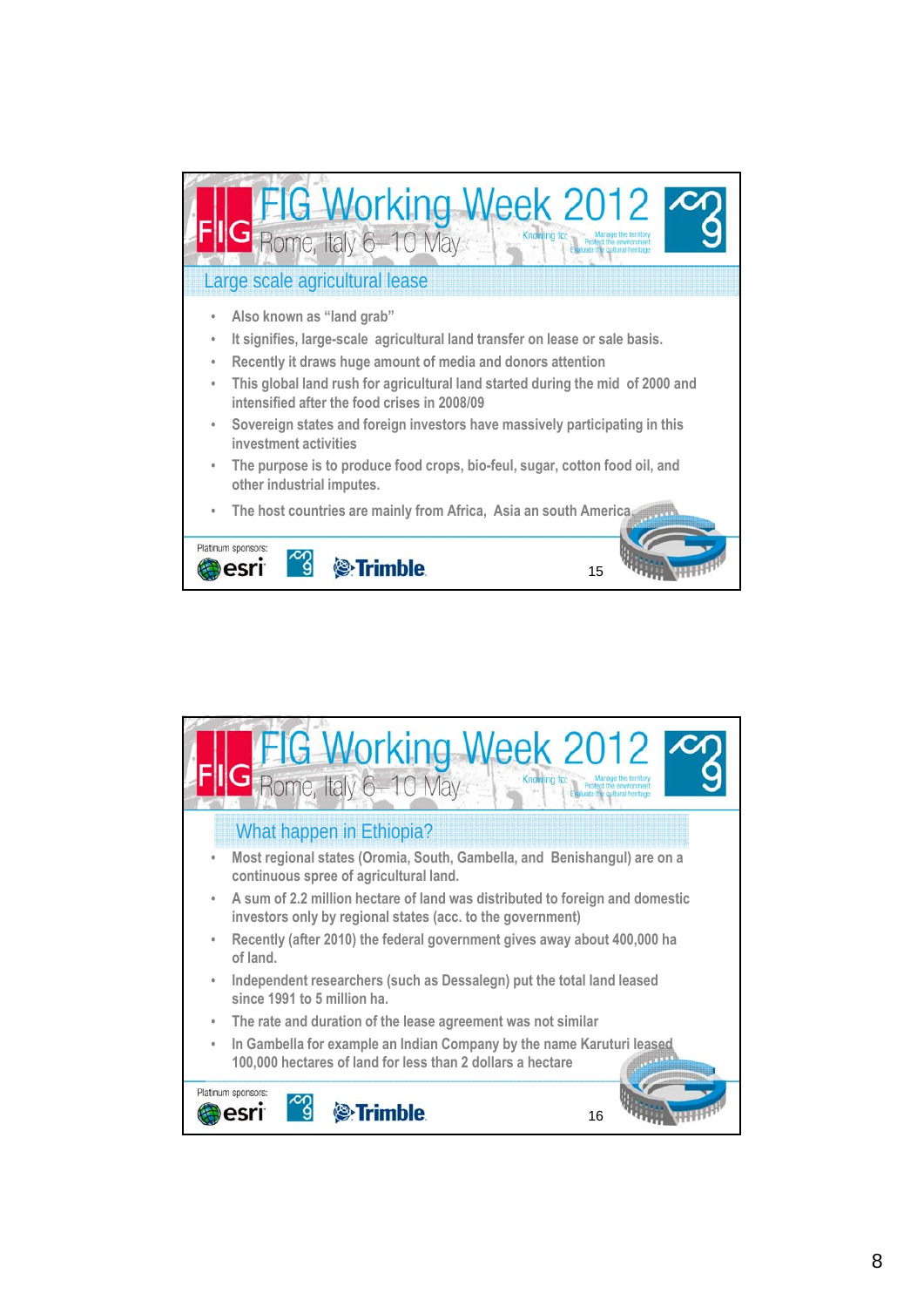

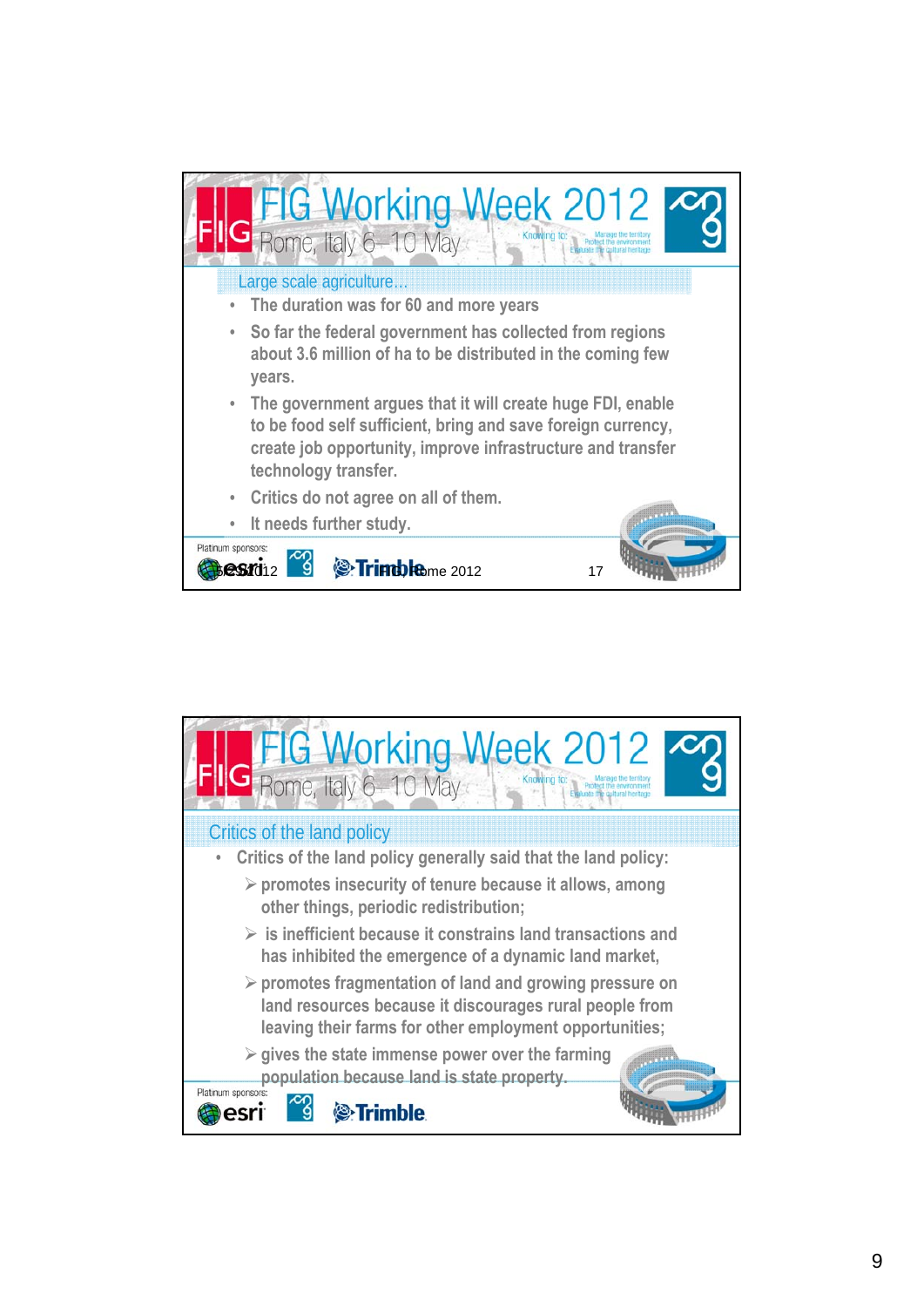

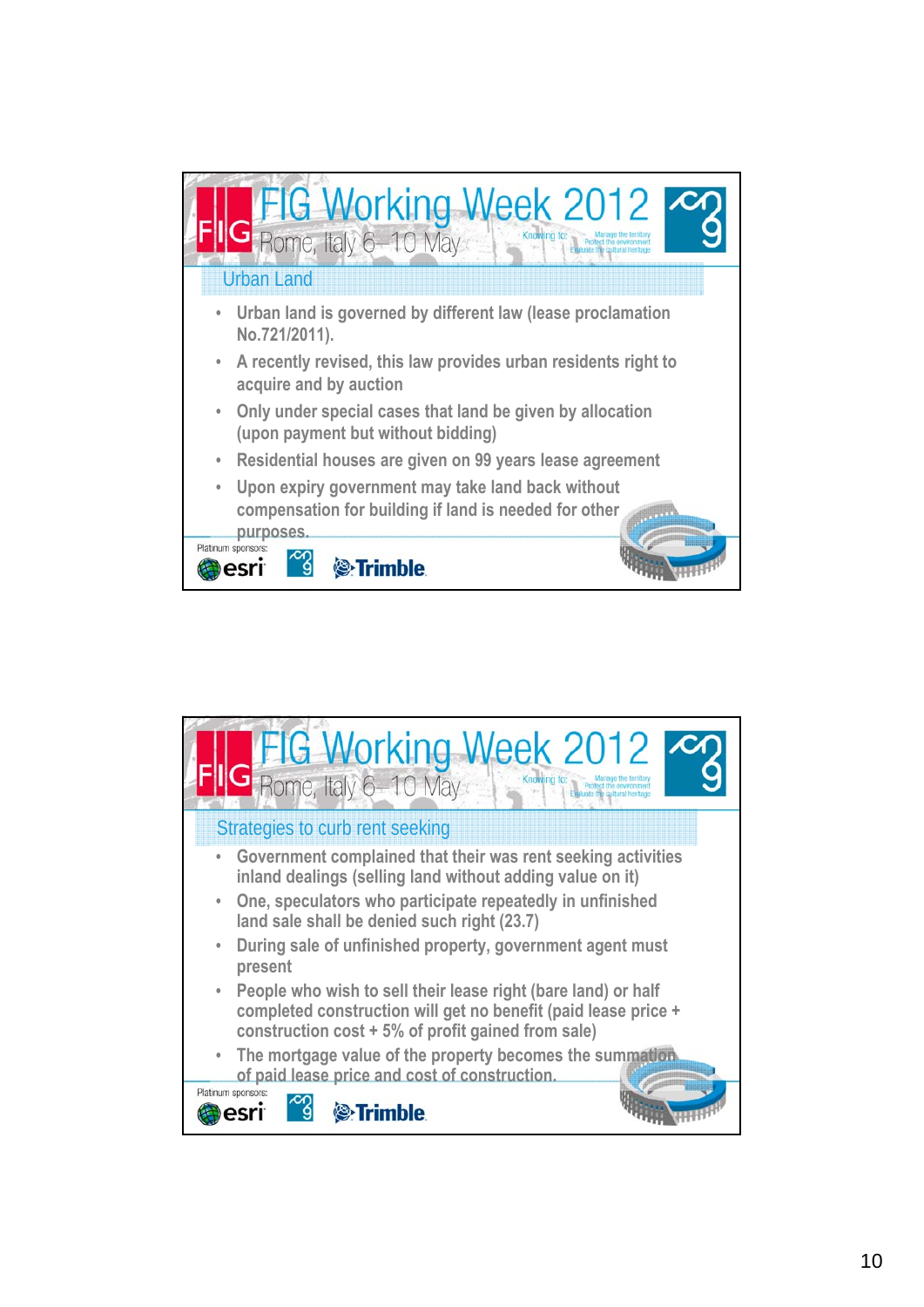

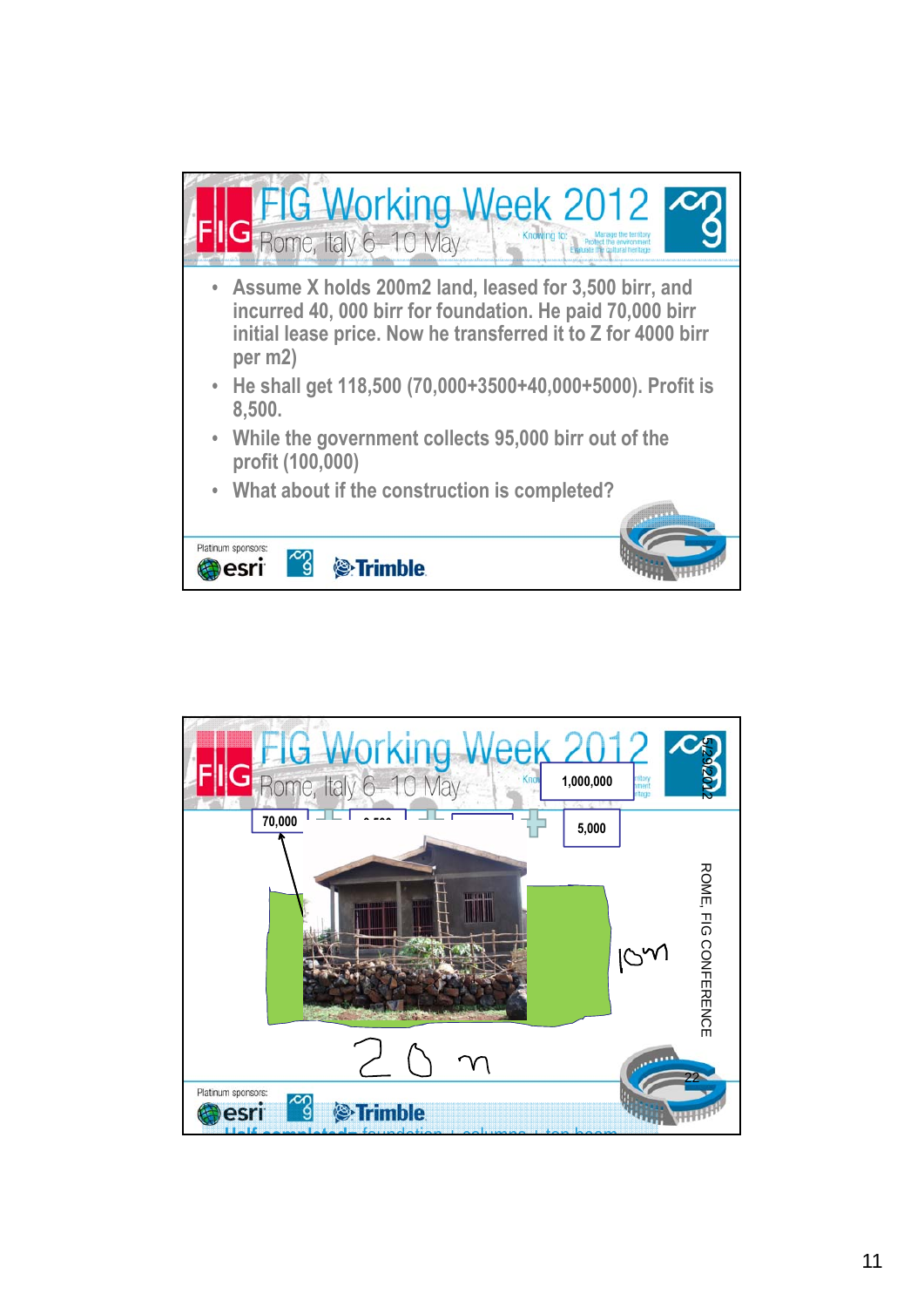

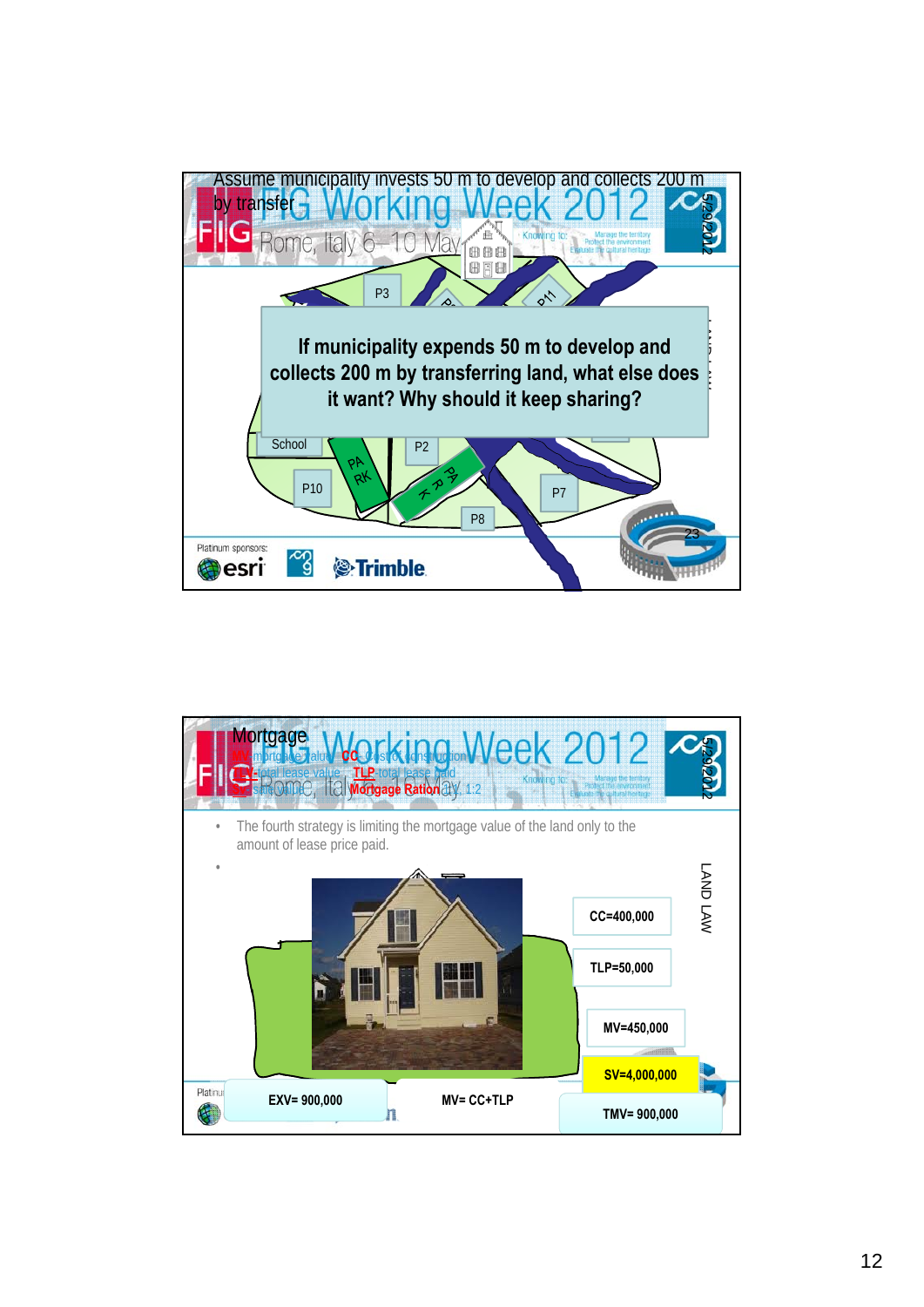

| FIG Working Week 2012<br><b>IC</b> Rome, Italy 6-10 May<br>Knowing to:<br>Protect the env |                                                                                                           |              |                       |                         |               |                |                         |                         |               |  |  |  |  |
|-------------------------------------------------------------------------------------------|-----------------------------------------------------------------------------------------------------------|--------------|-----------------------|-------------------------|---------------|----------------|-------------------------|-------------------------|---------------|--|--|--|--|
| <b>Period</b>                                                                             | Land<br>luse                                                                                              | N/S          | <b>Use</b>            | Lease                   | <b>Donate</b> | <b>Inherit</b> | Mortga<br>ge            | <b>Sale</b>             | <b>Equity</b> |  |  |  |  |
| <b>Imperial</b>                                                                           | <b>Rural</b>                                                                                              | <b>North</b> | $\sqrt{ }$            |                         |               |                | ??                      | $\overline{\mathsf{x}}$ |               |  |  |  |  |
| Era                                                                                       |                                                                                                           | <b>South</b> | $\sqrt{ }$            | V                       | V             | V              | $\sqrt{}$               | $\sqrt{}$               | X             |  |  |  |  |
|                                                                                           | <b>Urban</b>                                                                                              |              | V                     |                         | V             |                | $\sqrt{}$               | $\sqrt{2}$              | X             |  |  |  |  |
| <b>Derg</b>                                                                               | <b>Rural</b>                                                                                              |              | V                     | $\overline{\mathbf{X}}$ | X             | $X(\sqrt{2})$  | X                       | X                       | $\sqrt{}$     |  |  |  |  |
| Era                                                                                       | <b>Urban</b>                                                                                              |              | N                     | X                       | X             | $X(\sqrt{2})$  | $\overline{\mathbf{X}}$ | X                       |               |  |  |  |  |
| <b>Current</b><br><b>System</b>                                                           | <b>Rural</b>                                                                                              |              | $\overline{\sqrt{2}}$ | V                       | V             |                | X                       | X                       | $\sqrt{}$     |  |  |  |  |
|                                                                                           | <b>Urban</b>                                                                                              |              |                       |                         |               |                | $\sqrt(?)$              | $\overline{\mathbf{X}}$ | X             |  |  |  |  |
|                                                                                           | X(√)- No inheritance except to children and widow/er<br>للتلكيس<br>$\sqrt{?}$ - mortgage only lease right |              |                       |                         |               |                |                         |                         |               |  |  |  |  |
| Platinum sponsors:<br><sup>®</sup> Trimble                                                |                                                                                                           |              |                       |                         |               |                |                         |                         |               |  |  |  |  |